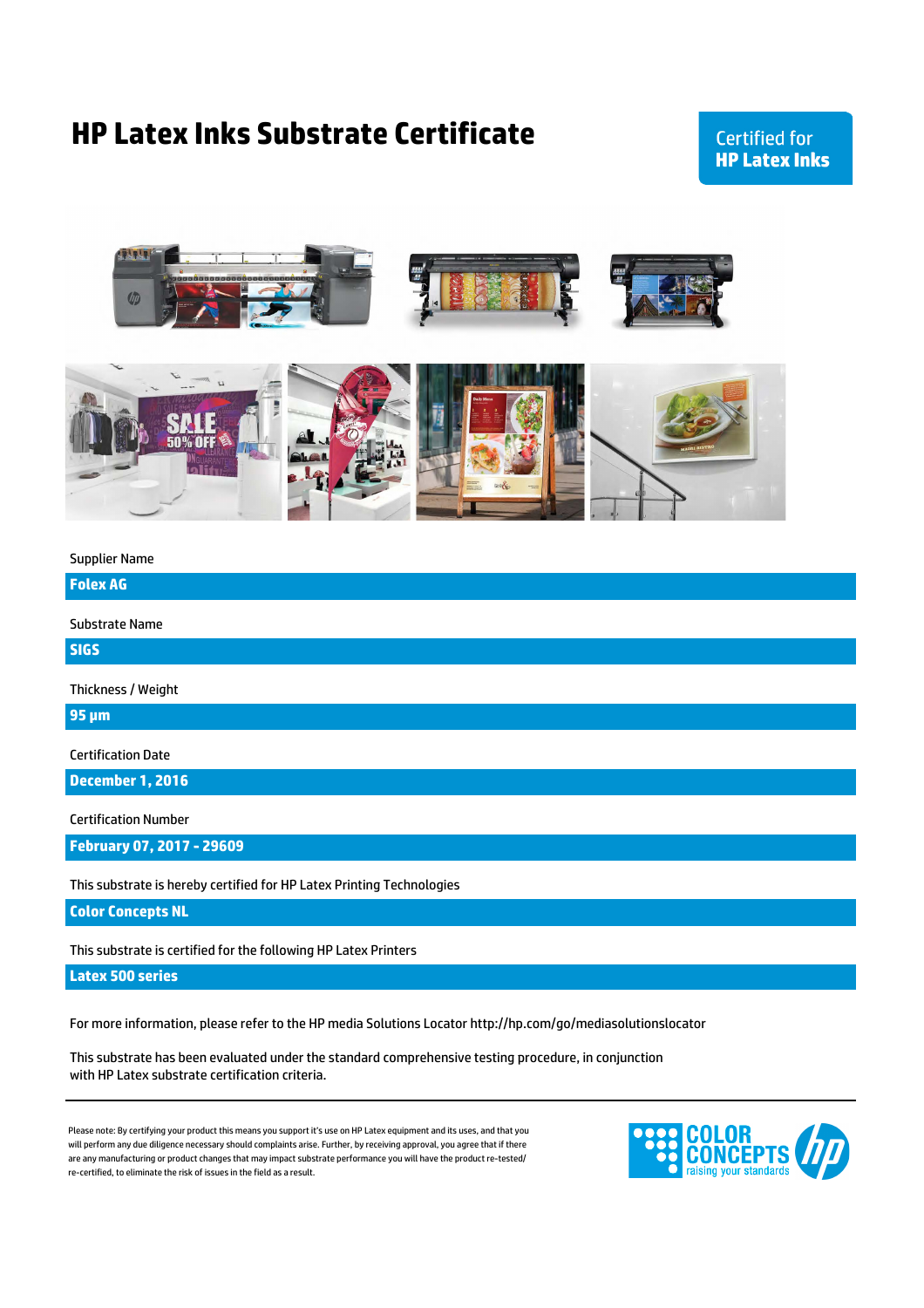# **Media Certification for HP Latex**







| Vendor Name* |  |
|--------------|--|
|--------------|--|

**Folex AG**

Date of evaluation

**December 1, 2016**

**Latex 500 series**

#### **Substrate Information**

Substrate Name

**SIGS**

Lot Number

**0**

Substrate Type

## **PET Film**

Substrate Sub Type

**Self-Adhesive**

Thickness / Weight

**95 µm**

Certification Number

**February 07, 2017 - 29609**

Qualification

**PASS**

Platform Certification Center

**Color Concepts NL**